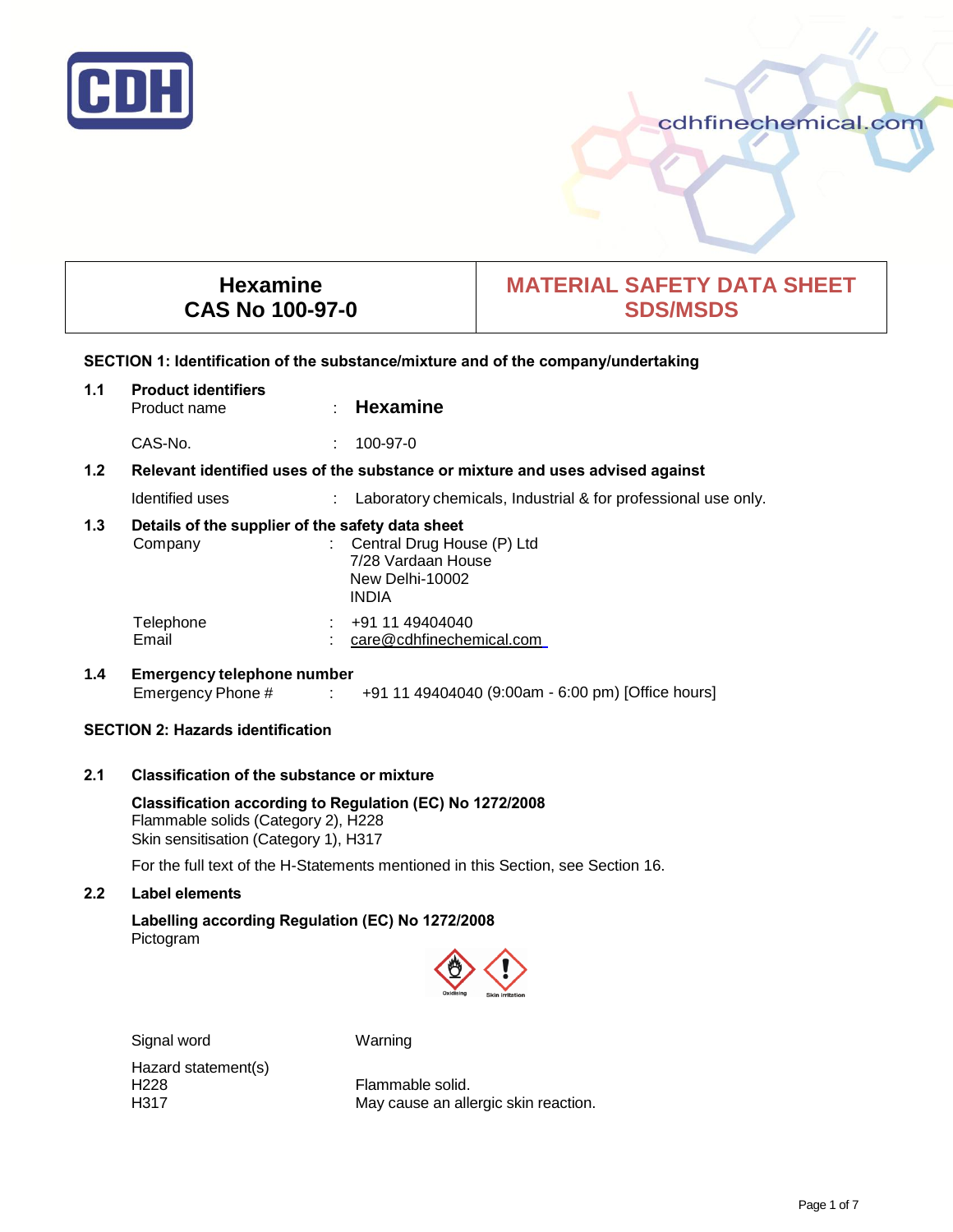| Precautionary statement(s)               |                                                                                                   |
|------------------------------------------|---------------------------------------------------------------------------------------------------|
| P <sub>210</sub>                         | Keep away from heat, hot surfaces, sparks, open flames and other<br>ignition sources. No smoking. |
| P <sub>280</sub>                         | Wear protective gloves/ protective clothing/ eye protection/ face<br>protection.                  |
| $P333 + P313$                            | If skin irritation or rash occurs: Get medical advice/attention.                                  |
| Supplemental Hazard<br><b>Statements</b> | none                                                                                              |

## **2.3 Other hazards**

This substance/mixture contains no components considered to be either persistent, bioaccumulative and toxic (PBT), or very persistent and very bioaccumulative (vPvB) at levels of 0.1% or higher.

## **SECTION 3: Composition/information on ingredients**

#### **3.1 Substances**

| Synonyms         | ÷ | Urotropine<br>1,3,5,7-Tetraazatricyclo[3.3.1.13,7]decane<br>Hexamine<br>Methenamine |
|------------------|---|-------------------------------------------------------------------------------------|
| Formula          | ÷ | C <sub>6</sub> H12N4                                                                |
| Molecular weight |   | 140,19 g/mol                                                                        |
| CAS-No.          | t | 100-97-0                                                                            |
| EC-No.           |   | 202-905-8                                                                           |
| Index-No.        |   | 612-101-00-2                                                                        |

# **Hazardous ingredients according to Regulation (EC) No 1272/2008**

| Component              |                | Classification                      | Concentration |
|------------------------|----------------|-------------------------------------|---------------|
| Hexamethylenetetramine |                |                                     |               |
| CAS-No.                | $100 - 97 - 0$ | Flam. Sol. 2; Skin Sens. 1;         | $\leq$ 100 %  |
| EC-No.                 | 202-905-8      | H <sub>228</sub> . H <sub>317</sub> |               |
| Index-No.              | 612-101-00-2   |                                     |               |
|                        |                |                                     |               |

For the full text of the H-Statements mentioned in this Section, see Section 16.

#### **SECTION 4: First aid measures**

#### **4.1 Description of first aid measures**

#### **General advice**

Consult a physician. Show this safety data sheet to the doctor in attendance.

#### **If inhaled**

If breathed in, move person into fresh air. If not breathing, give artificial respiration. Consult a physician.

#### **In case of skin contact**

Wash off with soap and plenty of water. Consult a physician.

# **In case of eye contact**

Flush eyes with water as a precaution.

#### **If swallowed**

Do NOT induce vomiting. Never give anything by mouth to an unconscious person. Rinse mouth with water. Consult a physician.

#### **4.2 Most important symptoms and effects, both acute and delayed**

The most important known symptoms and effects are described in the labelling (see section 2.2) and/or in section 11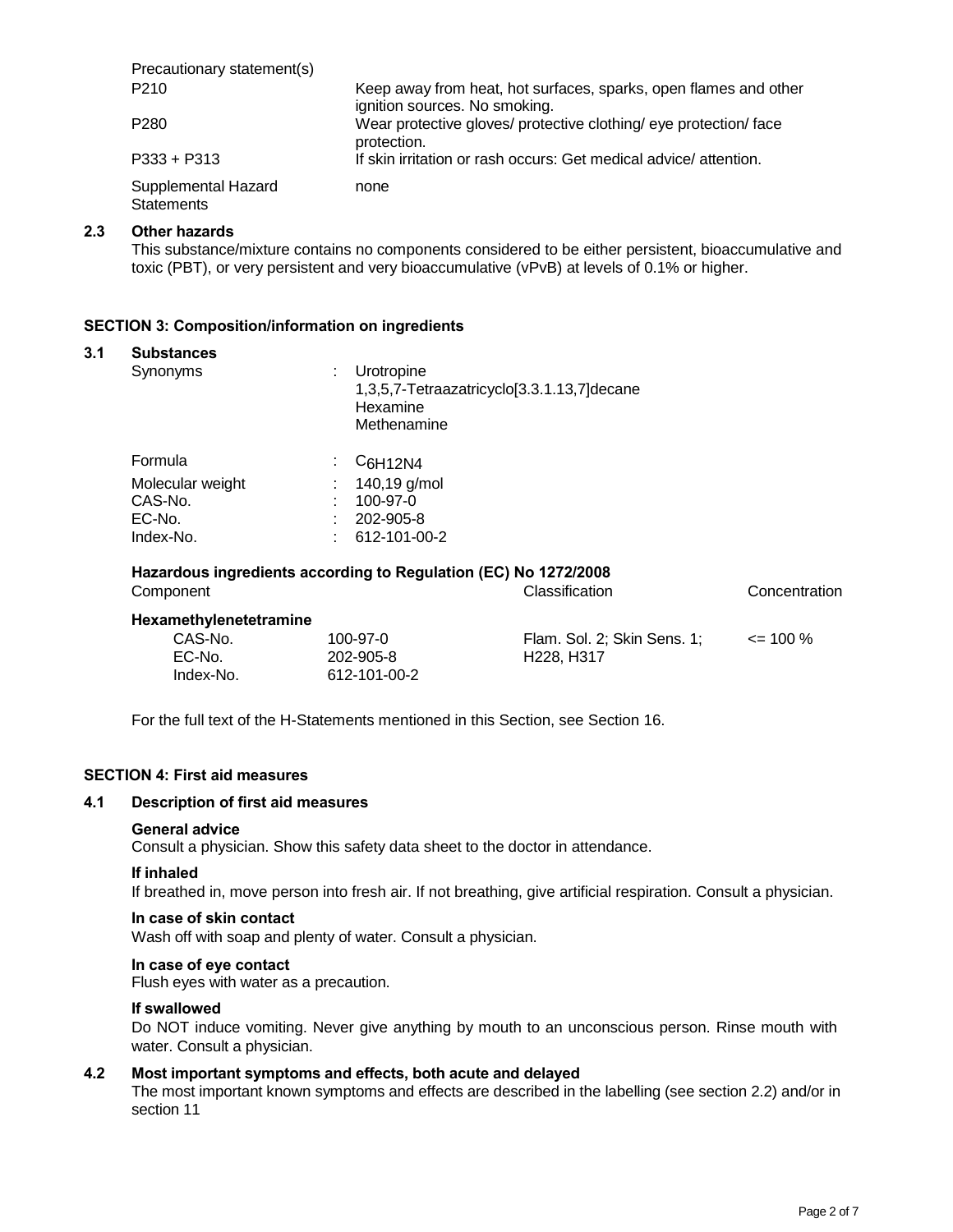**4.3 Indication of any immediate medical attention and special treatment needed** No data available

### **SECTION 5: Firefighting measures**

#### **5.1 Extinguishing media**

## **Suitable extinguishing media**

Use water spray, alcohol-resistant foam, dry chemical or carbon dioxide.

**5.2 Special hazards arising from the substance or mixture**  Carbon oxides, Nitrogen oxides (NOx), Hydrogen cyanide (hydrocyanic acid)

#### **5.3 Advice for firefighters**

Wear self-contained breathing apparatus for firefighting if necessary.

**5.4 Further information** Use water spray to cool unopened containers.

#### **SECTION 6: Accidental release measures**

**6.1 Personal precautions, protective equipment and emergency procedures** 

Use personal protective equipment. Avoid dust formation. Avoid breathing vapours, mist or gas. Ensure adequate ventilation. Remove all sources of ignition. Evacuate personnel to safe areas. Avoid breathing dust.

For personal protection see section 8.

## **6.2 Environmental precautions**

Prevent further leakage or spillage if safe to do so. Do not let product enter drains.

# **6.3 Methods and materials for containment and cleaning up**

Sweep up and shovel. Contain spillage, and then collect with an electrically protected vacuum cleaner or by wet-brushing and place in container for disposal according to local regulations (see section 13). Keep in suitable, closed containers for disposal. Contain spillage, pick up with an electrically protected vacuum cleaner or by wet-brushing and transfer to a container for disposal according to local regulations (see section 13).

**6.4 Reference to other sections**

For disposal see section 13.

# **SECTION 7: Handling and storage**

## **7.1 Precautions for safe handling**

Avoid contact with skin and eyes. Avoid formation of dust and aerosols. Provide appropriate exhaust ventilation at places where dust is formed.Keep away from sources of ignition - No smoking.Take measures to prevent the build up of electrostatic charge. For precautions see section 2.2.

## **7.2 Conditions for safe storage, including any incompatibilities**

Store in cool place. Keep container tightly closed in a dry and well-ventilated place.

hygroscopic Storage class (TRGS 510): Flammable solid hazardous materials

#### **7.3 Specific end use(s)**

Apart from the uses mentioned in section 1.2 no other specific uses are stipulated

## **SECTION 8: Exposure controls/personal protection**

#### **8.1 Control parameters**

#### **Components with workplace control parameters**

#### **8.2 Exposure controls**

## **Appropriate engineering controls**

Handle in accordance with good industrial hygiene and safety practice. Wash hands before breaks and at the end of workday.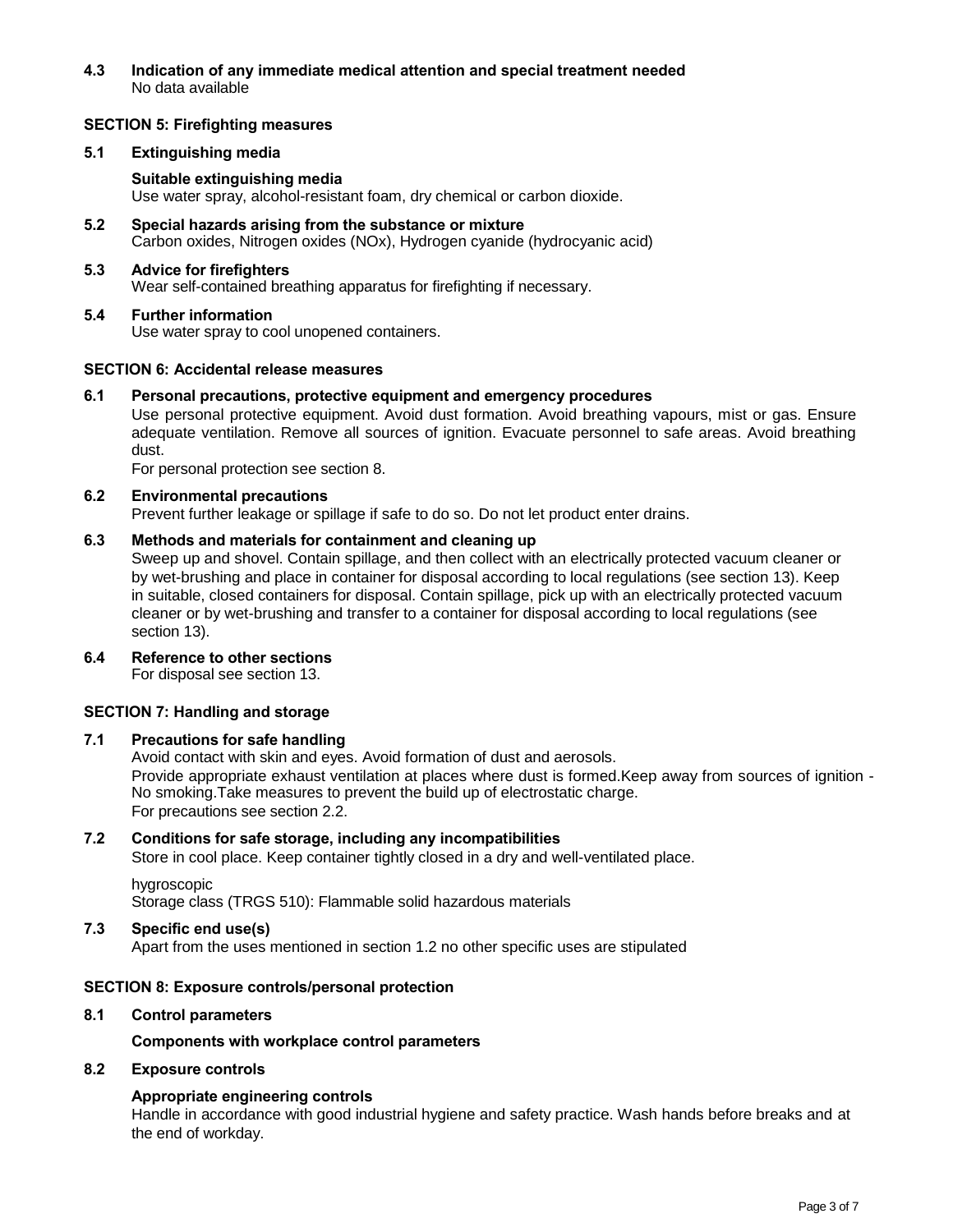## **Personal protective equipment**

## **Eye/face protection**

Face shield and safety glasses Use equipment for eye protection tested and approved under appropriate government standards such as NIOSH (US) or EN 166(EU).

#### **Skin protection**

Handle with gloves. Gloves must be inspected prior to use. Use proper glove removal technique (without touching glove's outer surface) to avoid skin contact with this product. Dispose of contaminated gloves after use in accordance with applicable laws and good laboratory practices. Wash and dry hands.

#### **Body Protection**

Complete suit protecting against chemicals, Flame retardant antistatic protective clothing., The type of protective equipment must be selected according to the concentration and amount of the dangerous substance at the specific workplace.

#### **Respiratory protection**

Where risk assessment shows air-purifying respirators are appropriate use a full-face particle respirator type N100 (US) or type P3 (EN 143) respirator cartridges as a backup to engineering controls. If the respirator is the sole means of protection, use a full-face supplied air respirator. Use respirators and components tested and approved under appropriate government standards such as NIOSH (US) or CEN (EU).

#### **Control of environmental exposure**

Prevent further leakage or spillage if safe to do so. Do not let product enter drains.

## **SECTION 9: Physical and chemical properties**

## **9.1 Information on basic physical and chemical properties**

a) Appearance Form: crystalline Colour: colourless b) Odour ammoniacal c) Odour Threshold No data available d) pH No data available e) Melting point/freezing 280 °C point f) Initial boiling point and No data available boiling range g) Flash point 250 °C - closed cup h) Evaporation rate No data available i) Flammability (solid, gas) The substance or mixture is a flammable solid with the category 2. j) Upper/lower No data available flammability or explosive limits k) Vapour pressure < 0,01 hPa at 20 °C l) Vapour density No data available m) Relative density 1,331 g/cm3 n) Water solubility soluble o) Partition coefficient: n- log Pow: -2,179 at 20 °C octanol/water p) Auto-ignition No data available temperature q) Decomposition No data available temperature r) Viscosity No data available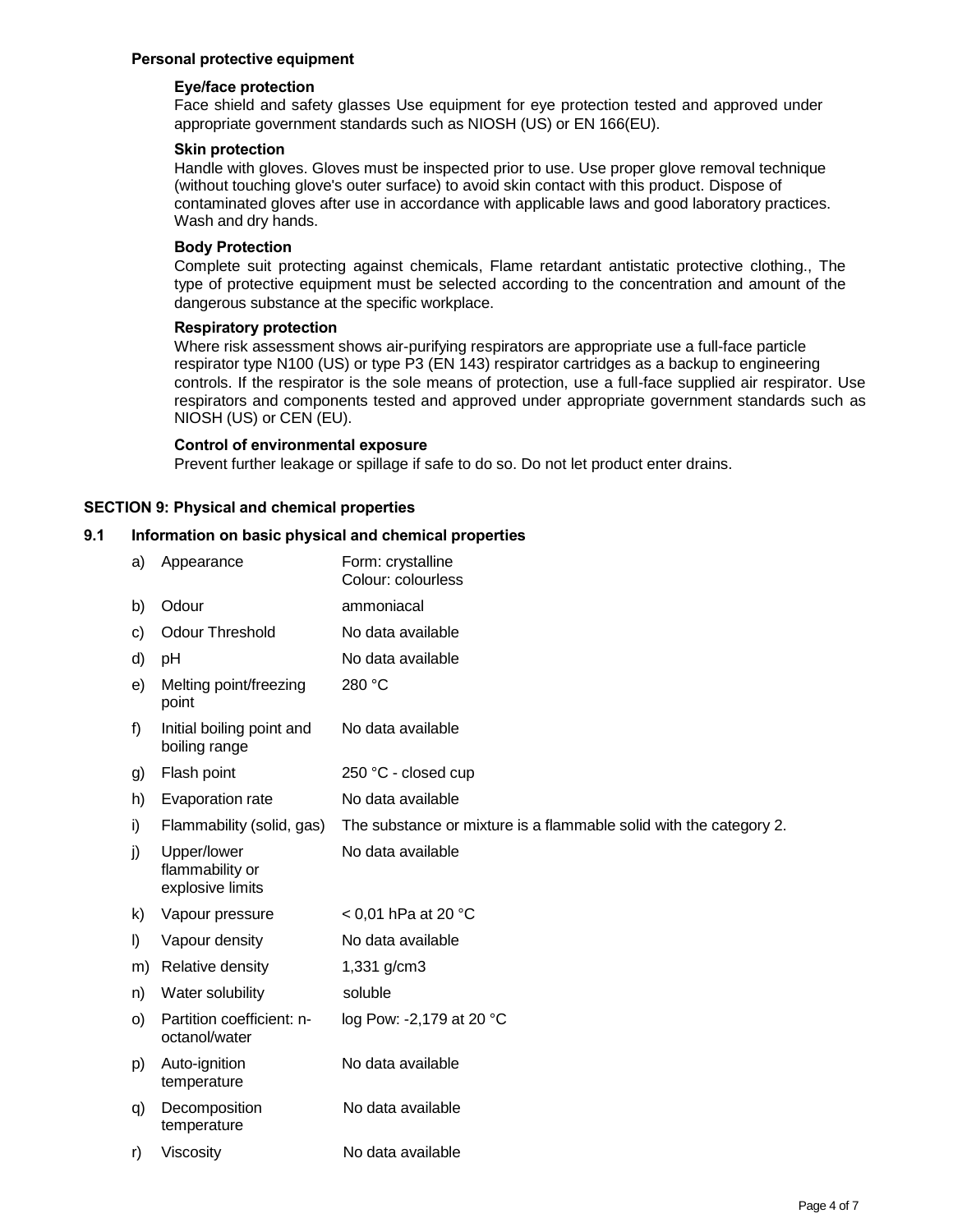- s) Explosive properties No data available
- t) Oxidizing properties No data available
- **9.2 Other safety information**

Surface tension 70.4 mN/m at 20 °C

# **SECTION 10: Stability and reactivity**

**10.1 Reactivity** 

No data available

- **10.2 Chemical stability**  Stable under recommended storage conditions.
- **10.3 Possibility of hazardous reactions**  No data available
- **10.4 Conditions to avoid**  Exposure to moisture Heat, flames and sparks.
- **10.5 Incompatible materials**  Strong acids, Acids, Strong oxidizing agents

# **10.6 Hazardous decomposition products**

Other decomposition products - No data available In the event of fire: see section 5

# **SECTION 11: Toxicological information**

## **11.1 Information on toxicological effects**

# **Acute toxicity**  LD50 Oral - Rat - > 20.000 mg/kg

LD50 Dermal - Rat - male and female - > 2.000 mg/kg (OECD Test Guideline 402)

## **Skin corrosion/irritation**

Skin - Rabbit Result: No skin irritation - 4 h (OECD Test Guideline 404)

## **Serious eye damage/eye irritation**

Eyes - Rabbit Result: No eye irritation (OECD Test Guideline 405)

## **Respiratory or skin sensitisation**

Maximisation Test (GPMT) - Guinea pig Result: May cause sensitisation by skin contact. (OECD Test Guideline 406)

## **Germ cell mutagenicity**

Salmonella typhimurium Result: negative

Mouse - male Result: negative

## **Carcinogenicity**

IARC: No component of this product present at levels greater than or equal to 0.1% is identified as probable, possible or confirmed human carcinogen by IARC.

#### **Reproductive toxicity**

No data available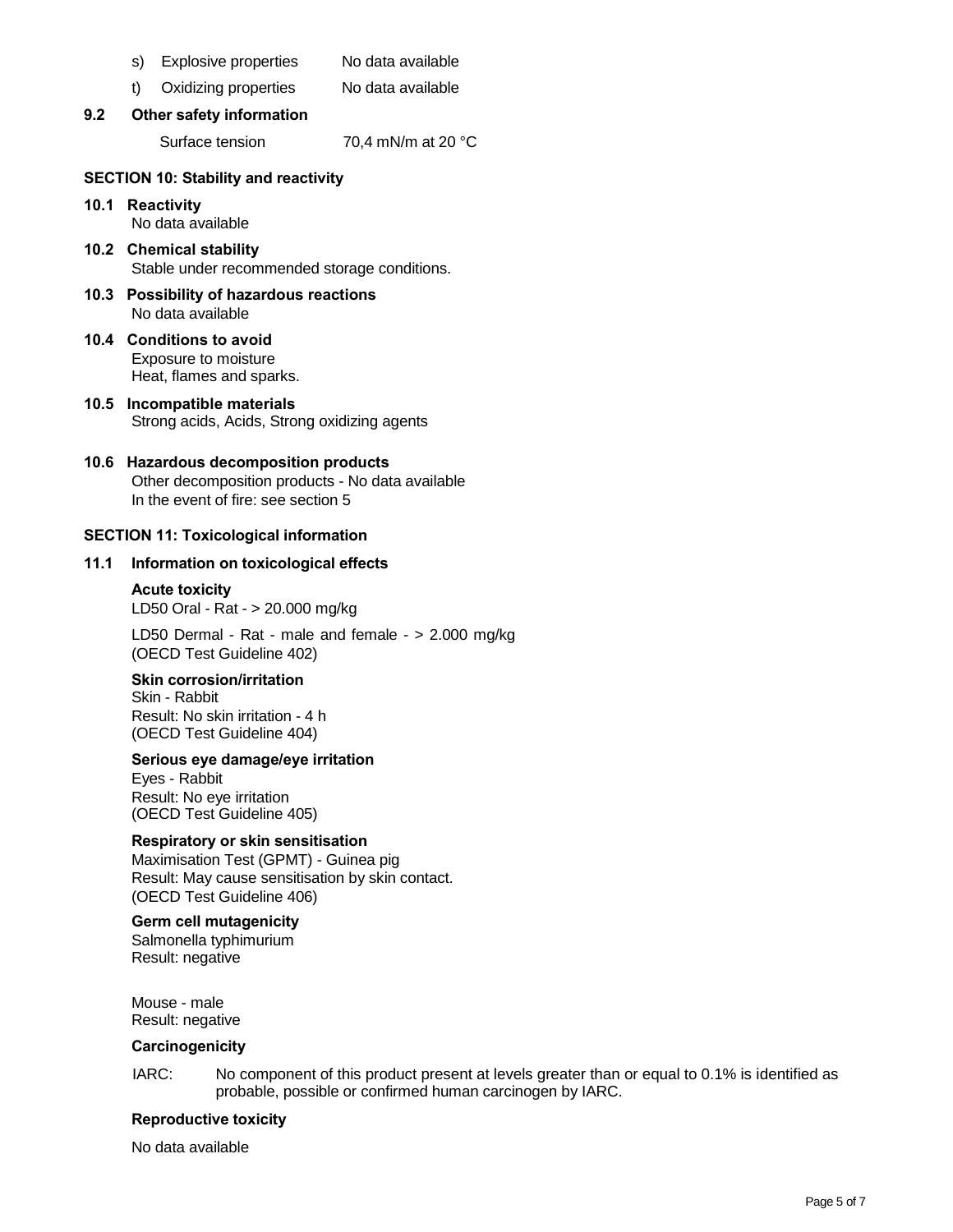**Specific target organ toxicity - single exposure**  No data available

**Specific target organ toxicity - repeated exposure**  No data available

# **Aspiration hazard**

# No data available

# **Additional Information**

Repeated dose Rat - male - Oral - NOAEL : >= 80 mg/kg toxicity

Rat - female - Oral - NOAEL : >= 100 mg/kg

# RTECS: MN4725000

To the best of our knowledge, the chemical, physical, and toxicological properties have not been thoroughly investigated.

Liver - Irregularities - Based on Human Evidence

## **SECTION 12: Ecological information**

## **12.1 Toxicity**

| Toxicity to fish                                          | static test LC50 - Cyprinodon variegatus (sheepshead minnow) - 49.000 mg/l -<br>96 h<br>(OECD Test Guideline 203) |
|-----------------------------------------------------------|-------------------------------------------------------------------------------------------------------------------|
| Toxicity to daphnia and<br>other aquatic<br>invertebrates | static test EC50 - Daphnia magna (Water flea) - 36.000 mg/l<br>- 48 h                                             |

## **12.2 Persistence and degradability**

Biodegradability aerobic - Exposure time 28 d Result: 35 % - According to the results of tests of biodegradability this product is not readily biodegradable. (OECD Test Guideline 301D)

- **12.3 Bioaccumulative potential**  No data available
- **12.4 Mobility in soil**  No data available

# **12.5 Results of PBT and vPvB assessment**

This substance/mixture contains no components considered to be either persistent, bioaccumulative and toxic (PBT), or very persistent and very bioaccumulative (vPvB) at levels of 0.1% or higher.

## **12.6 Other adverse effects**

No data available

## **SECTION 13: Disposal considerations**

## **13.1 Waste treatment methods**

## **Product**

Burn in a chemical incinerator equipped with an afterburner and scrubber but exert extra care in igniting as this material is highly flammable. Offer surplus and non-recyclable solutions to a licensed disposal company.

# **Contaminated packaging**

Dispose of as unused product.

## **SECTION 14: Transport information**

**14.1 UN number**